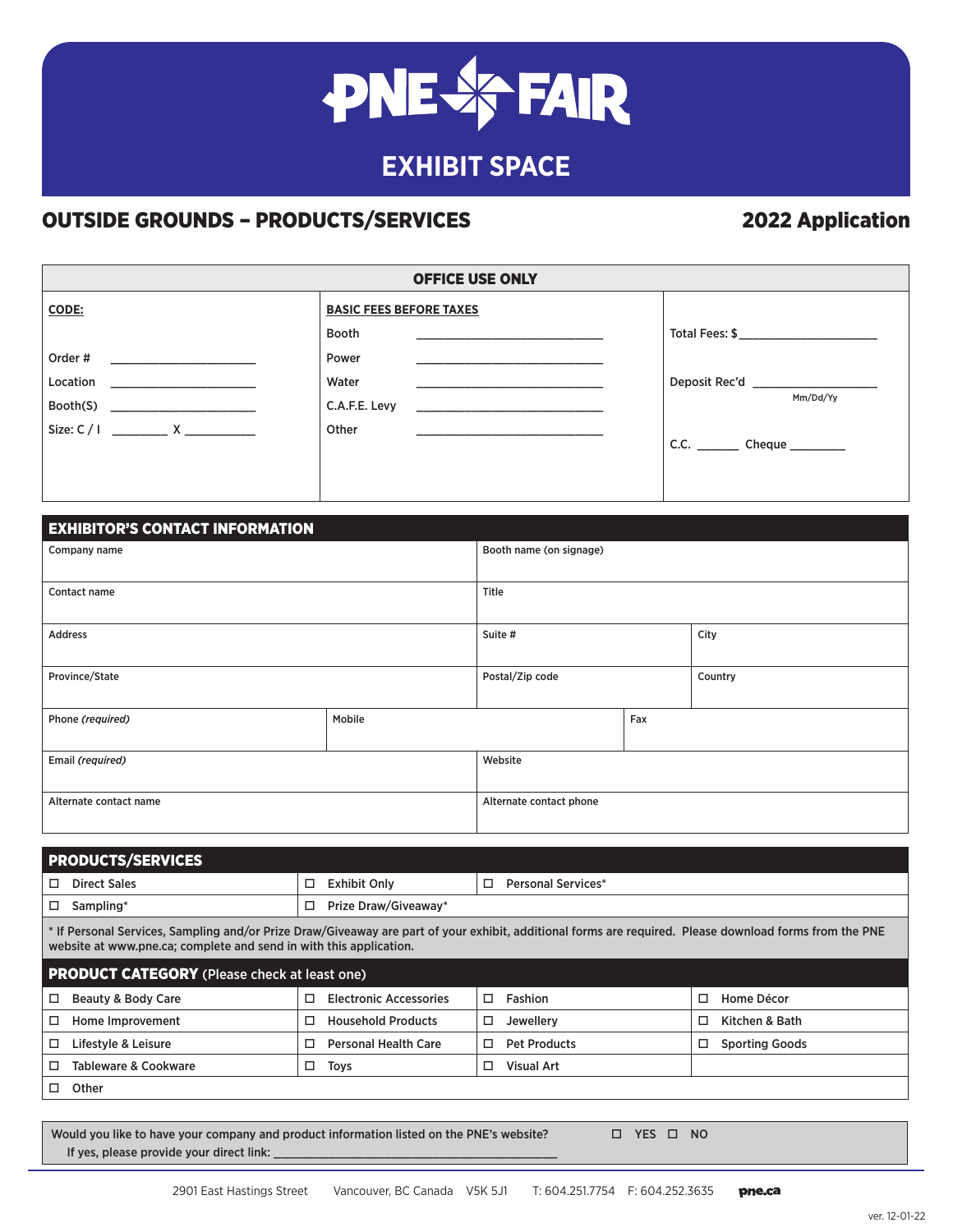| <b>PRODUCT LISTING</b>                                                                                                                                                               |                                                                                   |                                                                                                                                                                |
|--------------------------------------------------------------------------------------------------------------------------------------------------------------------------------------|-----------------------------------------------------------------------------------|----------------------------------------------------------------------------------------------------------------------------------------------------------------|
| Please supply a full description of the products you wish to sell or exhibit, including brand names, brochures and photos. Use a separate sheet if necessary.                        |                                                                                   |                                                                                                                                                                |
|                                                                                                                                                                                      |                                                                                   |                                                                                                                                                                |
|                                                                                                                                                                                      |                                                                                   |                                                                                                                                                                |
|                                                                                                                                                                                      |                                                                                   |                                                                                                                                                                |
|                                                                                                                                                                                      |                                                                                   |                                                                                                                                                                |
|                                                                                                                                                                                      |                                                                                   |                                                                                                                                                                |
|                                                                                                                                                                                      |                                                                                   |                                                                                                                                                                |
|                                                                                                                                                                                      |                                                                                   |                                                                                                                                                                |
| <b>BOOTH SPACE REQUIREMENT</b> (Minimum size is 10' x 10'. Must supply your own marquee type tent)                                                                                   |                                                                                   |                                                                                                                                                                |
| $\Box$ 10' x 10'  \$3,800                                                                                                                                                            | $\Box$ 20' x 10' \$4,500                                                          | $\Box$ 20' x 20' \$5,350                                                                                                                                       |
| <b>OUTSIDE ELECTRICAL (Additional Cost), Plus applicable taxes</b>                                                                                                                   |                                                                                   |                                                                                                                                                                |
| Please read the online Exhibitor Information Guidebook, Section B.1.2.B, for electrical connection requirements.                                                                     |                                                                                   |                                                                                                                                                                |
| 1 x Standard 15A/120V, \$240                                                                                                                                                         | 2 x Standard 15A/120V (maximum 2 extension cords), \$480                          |                                                                                                                                                                |
| □ 120/208V-30A, 1 phase, \$480**                                                                                                                                                     |                                                                                   |                                                                                                                                                                |
|                                                                                                                                                                                      | with a 30A 4 wire (#10 AWG) 125/250 volt male twist lock cord cap (single phase). | ** For 30A service you are required to use an electrical panel box connected to a minimum 50ft. length of portable power cables                                |
|                                                                                                                                                                                      |                                                                                   | To match our distribution, the Nema configuration for a 30A Single Phase cord end is L14-30 and Three Phase is L21-30.                                         |
|                                                                                                                                                                                      | All cables must be sized correctly according to CEC Standards, 24th Edition.      | If you do not provide the proper cable connection and/or panel box, you will be required to rent one from the PNE.                                             |
| $\Box$ 120/208V-60A, 1 phase, \$960                                                                                                                                                  | 120/208V-100A, 1 phase,<br>□                                                      | $\Box$ 120/208V-100A, 3 phase \$1,750                                                                                                                          |
| 120/208V-200A, 3 phase, \$3,200<br>□                                                                                                                                                 | $\Box$<br>Other $\_\_$                                                            |                                                                                                                                                                |
| <b>I USE A GENERATOR</b><br>□                                                                                                                                                        | □                                                                                 | I USE PROPANE (Licensee must arrange with propane contractor)<br><b>Water, \$280</b><br>$\Box$                                                                 |
| <b>C.A.F.E. MEMBERSHIP</b>                                                                                                                                                           |                                                                                   |                                                                                                                                                                |
| Are you a C.A.F.E. member?<br>$\square$ YES                                                                                                                                          | □<br><b>NO</b><br>C.A.F.E. Membership#                                            |                                                                                                                                                                |
| Non Members: A \$27 per booth C.A.F.E. Mandatory Levy will be assessed. No taxes added.                                                                                              |                                                                                   |                                                                                                                                                                |
| <b>WORKSAFE BC (WCB)</b>                                                                                                                                                             |                                                                                   |                                                                                                                                                                |
| WorkSafe BC Registration #:                                                                                                                                                          |                                                                                   |                                                                                                                                                                |
| WorkSafe BC non-registration (reason for ineligibility):                                                                                                                             |                                                                                   |                                                                                                                                                                |
| A Clearance Letter from WCB is required as well. Email to exhibitsales@pne.ca                                                                                                        |                                                                                   |                                                                                                                                                                |
|                                                                                                                                                                                      |                                                                                   | <b>INSURANCE</b> (NOTE: The insurance broker/company used, must be licensed to conduct business within the province of BC)                                     |
|                                                                                                                                                                                      |                                                                                   | An original Insurance Certificate must be submitted by <b>July 24, 2022</b> or you may not be permitted to open your exhibit.                                  |
| The following information must be included in the Certificate:<br>- \$2 Million minimum coverage per occurrence including \$2 Million for bodily Injury and death or property damage |                                                                                   |                                                                                                                                                                |
| - Must name both PNE and the City of Vancouver as Additional Insured to be valid<br>- The insured name must be the same as Licensee Company name on your License Agreement.          |                                                                                   |                                                                                                                                                                |
|                                                                                                                                                                                      |                                                                                   |                                                                                                                                                                |
|                                                                                                                                                                                      |                                                                                   | <b>PAYMENT OPTIONS</b> (NOTE: A mandatory deposit of \$750 per booth must accompany all applications)                                                          |
| PNE. Once accepted, the deposit is <b>non-refundable.</b>                                                                                                                            |                                                                                   | It is understood this deposit will be applied to the exhibitor's account if the application is accepted, or returned if the application is not accepted by the |
| <b>OPTION 1 (CHEQUE/CERTIFIED CHEQUE/MONEY ORDER)</b>                                                                                                                                |                                                                                   |                                                                                                                                                                |
| Payable to: Pacific National Exhibition                                                                                                                                              |                                                                                   |                                                                                                                                                                |
| <b>OPTION 2 (CREDIT CARD)</b>                                                                                                                                                        |                                                                                   |                                                                                                                                                                |
| I authorize the PNE to take payment from my credit card for the following amounts plus a 2.75% credit card fee:                                                                      |                                                                                   |                                                                                                                                                                |
|                                                                                                                                                                                      |                                                                                   | □ MasterCard<br>$\square$ AMEX                                                                                                                                 |
|                                                                                                                                                                                      |                                                                                   |                                                                                                                                                                |
|                                                                                                                                                                                      |                                                                                   |                                                                                                                                                                |
| Credit card payments charged under the name of Pacific National Exhibition                                                                                                           |                                                                                   | <b>Note:</b> Your signature above authorizes any subsequent payments to be automatically processed to your credit card on payment due dates.                   |